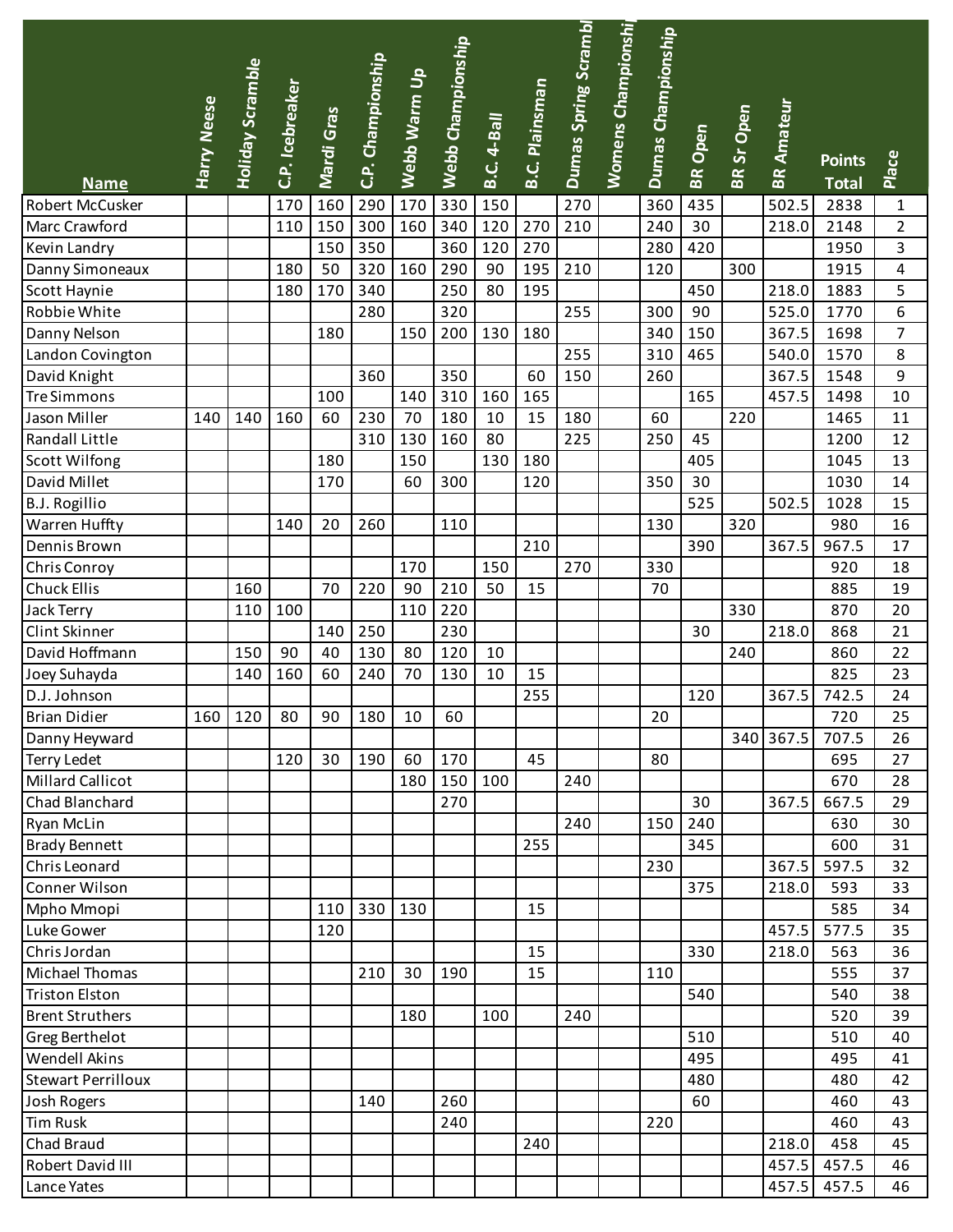|                                    |                    |                         |                 |            |                   |              | Webb Championship |                    |                       | Dumas Spring Scrambl | Womens Championshi | Dumas Championship |         |            |                   |                     |          |
|------------------------------------|--------------------|-------------------------|-----------------|------------|-------------------|--------------|-------------------|--------------------|-----------------------|----------------------|--------------------|--------------------|---------|------------|-------------------|---------------------|----------|
|                                    |                    | <b>Holiday Scramble</b> |                 |            | C.P. Championship | Webb Warm Up |                   |                    |                       |                      |                    |                    |         |            |                   |                     |          |
|                                    |                    |                         | C.P. Icebreaker |            |                   |              |                   |                    | <b>B.C. Plainsman</b> |                      |                    |                    |         |            |                   |                     |          |
|                                    | <b>Harry Neese</b> |                         |                 | Mardi Gras |                   |              |                   | <b>B.C. 4-Ball</b> |                       |                      |                    |                    |         | BR Sr Open | <b>BR Amateur</b> |                     |          |
|                                    |                    |                         |                 |            |                   |              |                   |                    |                       |                      |                    |                    | BR Open |            |                   |                     |          |
|                                    |                    |                         |                 |            |                   |              |                   |                    |                       |                      |                    |                    |         |            |                   | <b>Points</b>       | Place    |
| <b>Name</b><br><b>Steve Parker</b> | 160                | 120                     | 80              | 90         |                   |              |                   |                    |                       |                      |                    |                    |         |            |                   | <b>Total</b><br>450 | 48       |
| Mike Johnson                       |                    |                         |                 |            |                   |              |                   | 80                 | 150                   |                      |                    |                    | 210     |            |                   | 440                 | 49       |
|                                    |                    |                         |                 |            |                   |              | 280               |                    |                       |                      |                    |                    | 30      |            |                   | 415                 | 50       |
| Myles Buck<br>Frank Schroeder      |                    |                         |                 |            |                   |              |                   |                    | 105                   |                      |                    | 140                | 30      |            | 218.0             | 388                 | 51       |
|                                    |                    | 170                     |                 |            |                   |              |                   |                    |                       |                      |                    |                    |         |            |                   | 388                 | 51       |
| Joseph Patterson                   |                    |                         |                 |            |                   |              |                   |                    |                       |                      |                    |                    |         |            | 218.0             |                     |          |
| Chris Kieren                       |                    |                         |                 |            |                   | 10           |                   |                    |                       |                      |                    |                    |         |            | 367.5             | 377.5               | 53<br>54 |
| Danny Oliver                       |                    |                         |                 | 10         |                   |              |                   | 20                 | 135                   |                      |                    |                    |         | 210        |                   | 375                 |          |
| Jay Suits                          |                    |                         |                 | 30         |                   |              |                   |                    |                       | 165                  |                    | 210                |         |            |                   | 375                 | 54       |
| Joey Indest                        |                    |                         | 120             |            |                   |              |                   |                    | 45                    |                      |                    | 180                |         |            |                   | 375                 | 54       |
| Scott Sagely                       | 140                |                         | 150             | 80         |                   |              |                   |                    |                       |                      |                    |                    |         |            |                   | 370                 | 57       |
| Davis Chapman                      |                    |                         |                 |            |                   |              |                   |                    |                       |                      |                    |                    | 360     |            |                   | 360                 | 58       |
| Tommy Brennan                      |                    |                         |                 |            |                   |              |                   |                    |                       |                      |                    |                    |         | 360        |                   | 360                 | 58       |
| Randy Goff                         |                    |                         |                 |            |                   |              |                   |                    |                       |                      |                    |                    |         | 350        |                   | 350                 | 60       |
| Jesse Eusay                        |                    |                         |                 | 130        | 200               |              |                   |                    | 15                    |                      |                    |                    |         |            |                   | 345                 | 61       |
| Mike Drury Jr                      |                    |                         |                 | 120        |                   |              |                   |                    | 225                   |                      |                    |                    |         |            |                   | 345                 | 61       |
| Bret St. Germain                   |                    |                         |                 |            |                   |              |                   |                    | 15                    | 195                  |                    | 100                |         |            | 30.0              | 340                 | 63       |
| Mike Fletcher                      | 180                |                         |                 |            |                   |              |                   |                    |                       | 120                  |                    | 30                 |         |            |                   | 330                 | 64       |
| Tony Alfonso                       |                    |                         |                 |            |                   |              |                   | 160                | 165                   |                      |                    |                    |         |            |                   | 325                 | 65       |
| Luke Smith                         |                    |                         |                 |            |                   |              |                   |                    |                       |                      |                    | 320                |         |            |                   | 320                 | 66       |
| Will Perrilloux                    |                    |                         |                 |            |                   |              |                   |                    |                       |                      |                    |                    | 315     |            |                   | 315                 | 67       |
| Gayle Sanchez                      |                    |                         |                 |            |                   |              |                   |                    |                       |                      |                    |                    |         | 310        |                   | 310                 | 68       |
| Zachary Barrios                    |                    |                         |                 |            |                   |              |                   |                    |                       |                      |                    |                    | 300     |            |                   | 300                 | 69       |
| Kevin James                        |                    |                         |                 |            |                   |              |                   |                    |                       |                      |                    | 270                | 30      |            |                   | 300                 | 69       |
| Allen Stall                        |                    |                         |                 |            |                   |              |                   |                    |                       |                      |                    |                    |         | 290        |                   | 290                 | 71       |
| Corey Artieta                      |                    |                         |                 |            |                   |              |                   |                    |                       |                      |                    | 290                |         |            |                   | 290                 | 71       |
| Garrett Westbrook                  |                    |                         |                 |            |                   |              |                   |                    |                       |                      |                    |                    | 285     |            |                   | 285                 | 73       |
| Les O'Neal                         |                    |                         |                 |            |                   |              |                   |                    |                       |                      |                    |                    |         | 280        |                   | 280                 | 74       |
| <b>Brek Balentine</b>              |                    |                         |                 |            |                   |              |                   |                    |                       |                      |                    |                    | 270     |            |                   | 270                 | 75       |
| Eugene Daniel                      |                    |                         |                 |            |                   |              |                   |                    |                       |                      |                    |                    |         | 270        |                   | 270                 | 75       |
| Justin Hutchinson                  |                    |                         |                 |            | 270               |              |                   |                    |                       |                      |                    |                    |         |            |                   | 270                 | 75       |
| Chase Ellis                        |                    | 160                     |                 |            |                   | 90           |                   |                    | 15                    |                      |                    |                    |         |            |                   | 265                 | 78       |
| <b>Charles Morris</b>              |                    |                         |                 |            | 160               | 10           | 90                |                    |                       |                      |                    |                    |         |            |                   | 260                 | 79       |
| Mike Maronge                       |                    |                         |                 |            |                   |              |                   |                    |                       |                      |                    |                    |         | 260        |                   | 260                 | 79       |
| Christopher Todd                   |                    |                         |                 |            |                   |              |                   |                    |                       |                      |                    |                    | 255     |            |                   | 255                 | 81       |
| Mike Leblanc                       |                    |                         |                 |            |                   |              |                   |                    |                       |                      |                    |                    |         | 250        |                   | 250                 | 82       |
| Sophia Macias                      |                    |                         |                 |            | 150               |              | 80                |                    |                       |                      |                    | 20                 |         |            |                   | 250                 | 82       |
| <b>Brett Hughes</b>                |                    |                         |                 |            |                   |              |                   |                    | 240                   |                      |                    |                    |         |            |                   | 240                 | 84       |
| Daniel Hoffman                     |                    | 150                     |                 |            |                   | 80           |                   | 10                 |                       |                      |                    |                    |         |            |                   | 240                 | 84       |
| Aaron Brooks                       |                    |                         |                 |            |                   |              |                   |                    |                       |                      |                    |                    |         | 230        |                   | 230                 | 86       |
| <b>Troy Lewis</b>                  |                    |                         | 150             | 80         |                   |              |                   |                    |                       |                      |                    |                    |         |            |                   | 230                 | 86       |
| Wes Watts                          |                    |                         |                 |            |                   |              |                   |                    |                       |                      |                    |                    | 225     |            |                   | 225                 | 88       |
| <b>Blain Patin</b>                 |                    |                         |                 |            |                   |              |                   |                    | 225                   |                      |                    |                    |         |            |                   | 225                 | 88       |
| Gregory Schellhaas                 |                    |                         |                 |            |                   |              |                   |                    |                       |                      |                    |                    |         |            | 218.0             | 218                 | 90       |
| Adam Taylor                        |                    |                         |                 |            |                   |              |                   |                    |                       |                      |                    |                    |         |            | 218.0             | 218                 | 90       |
| Sid Nguyen                         |                    |                         |                 |            |                   |              |                   |                    |                       |                      |                    |                    |         |            | 218.0             | 218                 | 90       |
| Drew Cavell                        |                    |                         |                 |            |                   |              |                   |                    |                       |                      |                    |                    |         |            | 218.0             | 218                 | 90       |
| Carson Caruso                      |                    |                         |                 |            |                   |              |                   |                    |                       |                      |                    |                    |         |            | 218.0             | 218                 | 90       |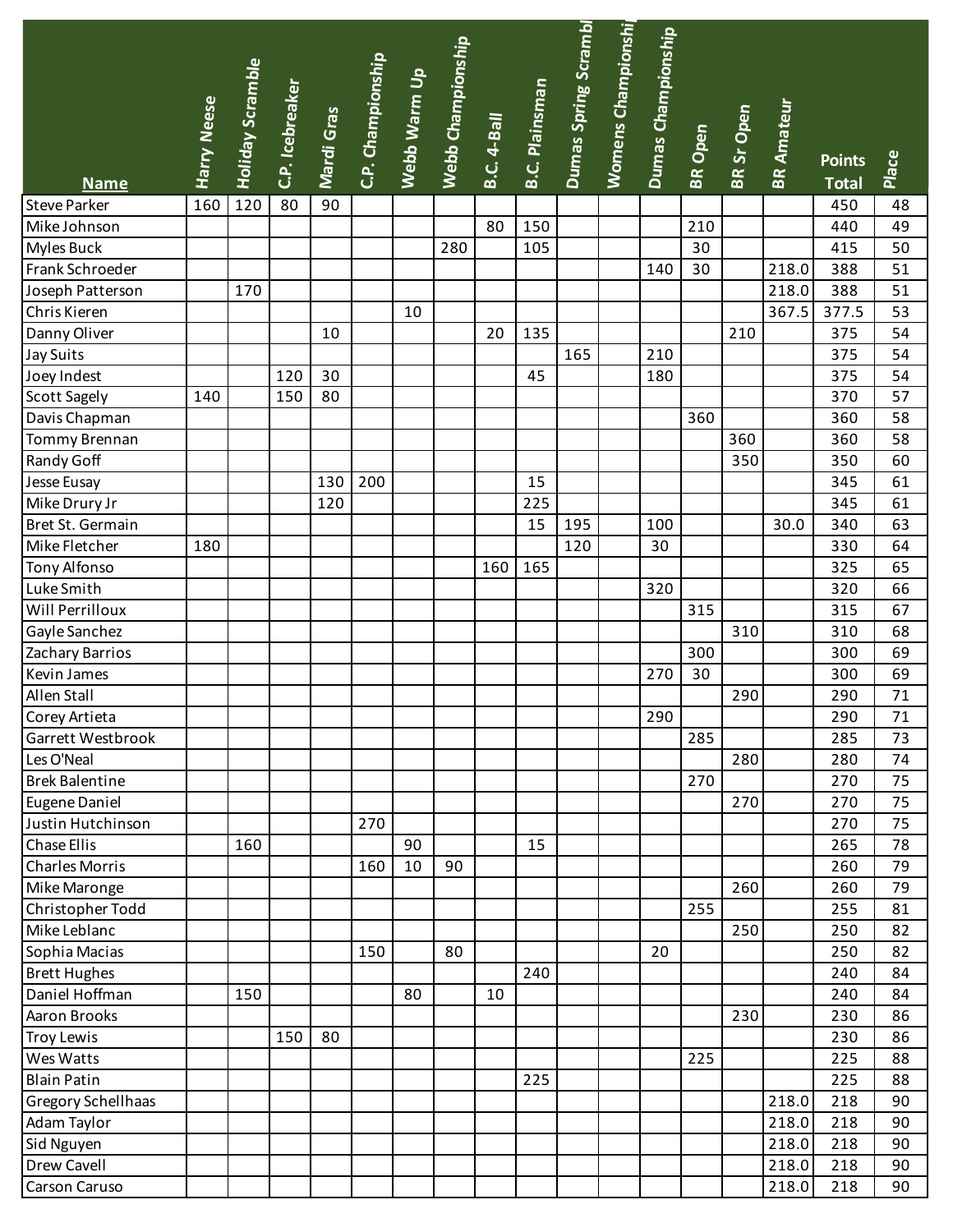|                        |             | <b>Holiday Scramble</b> |     | C.P. Icebreaker<br>Mardi Gras<br>C.P. Championship |     |     | Webb Warm Up<br>Webb Championship |                    |                       | Dumas Spring Scrambl | Womens Championshi | Dumas Championship |                |            |                   |               |       |
|------------------------|-------------|-------------------------|-----|----------------------------------------------------|-----|-----|-----------------------------------|--------------------|-----------------------|----------------------|--------------------|--------------------|----------------|------------|-------------------|---------------|-------|
|                        |             |                         |     |                                                    |     |     |                                   |                    | <b>B.C. Plainsman</b> |                      |                    |                    |                |            |                   |               |       |
|                        | Harry Neese |                         |     |                                                    |     |     |                                   | <b>B.C. 4-Ball</b> |                       |                      |                    |                    |                | BR Sr Open | <b>BR Amateur</b> |               |       |
|                        |             |                         |     |                                                    |     |     |                                   |                    |                       |                      |                    |                    | <b>BR Open</b> |            |                   |               |       |
|                        |             |                         |     |                                                    |     |     |                                   |                    |                       |                      |                    |                    |                |            |                   | <b>Points</b> | Place |
| <b>Name</b>            |             |                         |     |                                                    |     |     |                                   |                    |                       |                      |                    |                    |                |            |                   | <b>Total</b>  |       |
| Brayden Seguin         |             |                         |     |                                                    |     |     |                                   |                    |                       |                      |                    |                    |                |            | 218.0<br>218.0    | 218           | 90    |
| Garrett Sheehan        |             |                         |     |                                                    |     |     |                                   |                    |                       |                      |                    |                    |                |            |                   | 218           | 90    |
| <b>Holt Rast</b>       |             |                         |     |                                                    |     |     |                                   |                    |                       |                      |                    |                    |                |            | 218.0             | 218           | 90    |
| <b>BJ</b> Messina      |             |                         |     |                                                    |     |     |                                   |                    | 60                    | 150                  |                    |                    |                |            |                   | 210           | 98    |
| <b>Brian Smith</b>     |             |                         |     |                                                    |     |     |                                   |                    | 210                   |                      |                    |                    |                |            |                   | 210           | 98    |
| Charlie Marquette      |             |                         | 100 |                                                    |     | 110 |                                   |                    |                       |                      |                    |                    |                |            |                   | 210           | 98    |
| Hunter Decell          |             |                         |     |                                                    |     |     |                                   | 170                |                       |                      |                    |                    |                |            | 30.0              | 200           | 101   |
| Steve Thompson         |             |                         |     |                                                    |     |     |                                   |                    |                       |                      |                    | 170                | 30             |            |                   | 200           | 101   |
| <b>Richard Bezet</b>   |             |                         |     |                                                    |     |     |                                   |                    |                       |                      |                    |                    |                | 200        |                   | 200           | 101   |
| Steven Charleville     |             |                         |     |                                                    |     |     |                                   |                    |                       |                      |                    | 200                |                |            |                   | 200           | 101   |
| <b>Chase Morales</b>   |             |                         |     |                                                    |     |     |                                   |                    |                       | 165                  |                    |                    |                |            | 30.0              | 195           | 105   |
| Jordan Hollingsworth   |             |                         |     |                                                    |     |     |                                   |                    |                       |                      |                    |                    | 195            |            |                   | 195           | 105   |
| Danny Garon            |             |                         |     |                                                    |     |     |                                   | 180                | 15                    |                      |                    |                    |                |            |                   | 195           | 105   |
| Justin Hernandez       |             |                         |     |                                                    |     | 120 |                                   | 60                 | 15                    |                      |                    |                    |                |            |                   | 195           | 105   |
| Ryan Kyle              |             |                         |     |                                                    |     | 120 |                                   | 60                 | 15                    |                      |                    |                    |                |            |                   | 195           | 105   |
| Paul Fugarino          |             |                         |     |                                                    |     |     |                                   |                    |                       |                      |                    |                    | 190            |            |                   | 190           | 110   |
| Clint LeBlanc          |             |                         |     |                                                    |     |     |                                   |                    |                       |                      |                    | 190                |                |            |                   | 190           | 110   |
| Matt Berry             |             |                         |     |                                                    |     |     |                                   |                    |                       |                      |                    |                    | 180            |            |                   | 180           | 112   |
| <b>Bill Watson</b>     |             | 130                     |     |                                                    |     | 50  |                                   |                    |                       |                      |                    |                    |                |            |                   | 180           | 112   |
| <b>Brandt Garon</b>    |             |                         |     |                                                    |     |     |                                   | 180                |                       |                      |                    |                    |                |            |                   | 180           | 112   |
| Cornell Christophe     |             | 180                     |     |                                                    |     |     |                                   |                    |                       |                      |                    |                    |                |            |                   | 180           | 112   |
| Jason Anderson         |             |                         |     |                                                    |     |     |                                   |                    |                       | 180                  |                    |                    |                |            |                   | 180           | 112   |
| Jason Helmke           | 180         |                         |     |                                                    |     |     |                                   |                    |                       |                      |                    |                    |                |            |                   | 180           | 112   |
| Lou Perrault           | 180         |                         |     |                                                    |     |     |                                   |                    |                       |                      |                    |                    |                |            |                   | 180           | 112   |
| Phil Watson            |             | 130                     |     |                                                    |     | 50  |                                   |                    |                       |                      |                    |                    |                |            |                   | 180           | 112   |
| Robb Campbell          |             | 180                     |     |                                                    |     |     |                                   |                    |                       |                      |                    |                    |                |            |                   | 180           | 112   |
| <b>Bob Bringhurst</b>  | 170         |                         |     |                                                    |     |     |                                   |                    |                       |                      |                    |                    |                |            |                   | 170           | 121   |
| <b>Boyd Owens</b>      |             | 170                     |     |                                                    |     |     |                                   |                    |                       |                      |                    |                    |                |            |                   | 170           | 121   |
| Charles Laird          | 170         |                         |     |                                                    |     |     |                                   |                    |                       |                      |                    |                    |                |            |                   | 170           | 121   |
| Doyle Granier          | 160         |                         |     |                                                    |     | 10  |                                   |                    |                       |                      |                    |                    |                |            |                   | 170           | 121   |
| John Mule              |             |                         |     |                                                    | 170 |     |                                   |                    |                       |                      |                    |                    |                |            |                   | 170           | 121   |
| Keith Decell           |             |                         |     |                                                    |     |     |                                   | 170                |                       |                      |                    |                    |                |            |                   | 170           | 121   |
| Mike Talley            |             |                         | 170 |                                                    |     |     |                                   |                    |                       |                      |                    |                    |                |            |                   | 170           | 121   |
| <b>Tommy Viguet</b>    | 170         |                         |     |                                                    |     |     |                                   |                    |                       |                      |                    |                    |                |            |                   | 170           | 121   |
| <b>Brian Boogaerts</b> |             |                         |     |                                                    |     |     |                                   |                    |                       | 165                  |                    |                    |                |            |                   | 165           | 129   |
| Can Le                 |             |                         |     | 160                                                |     |     |                                   |                    |                       |                      |                    |                    |                |            |                   | 160           | 130   |
| Jerome Chambers        |             |                         |     |                                                    |     |     |                                   |                    |                       |                      |                    | 160                |                |            |                   | 160           | 130   |
| <b>Branson Bowen</b>   | 150         |                         |     |                                                    |     |     |                                   |                    |                       |                      |                    |                    |                |            |                   | 150           | 132   |
| <b>Brock Bowen</b>     | 150         |                         |     |                                                    |     |     |                                   |                    |                       |                      |                    |                    |                |            |                   | 150           | 132   |
| Michael McDonald       |             |                         | 140 | 10                                                 |     |     |                                   |                    |                       |                      |                    |                    |                |            |                   | 150           | 132   |
| Parker Johnson         |             |                         |     |                                                    |     |     |                                   |                    | 150                   |                      |                    |                    |                |            |                   |               | 132   |
|                        |             |                         |     |                                                    |     |     |                                   |                    |                       |                      |                    |                    |                |            |                   | 150           |       |
| <b>Todd Bowen</b>      | 150         |                         |     |                                                    |     |     |                                   |                    |                       |                      |                    |                    |                |            |                   | 150           | 132   |
| Mike Caillet           |             |                         |     | 130                                                |     |     |                                   |                    | 15                    |                      |                    |                    |                |            |                   | 145           | 137   |
| Caleb Landry           |             |                         |     |                                                    |     |     | 140                               |                    |                       |                      |                    |                    |                |            |                   | 140           | 138   |
| Eric Hoffman           |             |                         |     |                                                    |     |     |                                   | 140                |                       |                      |                    |                    |                |            |                   | 140           | 138   |
| Jeremy Gautreaux       |             |                         |     |                                                    |     |     |                                   | 140                |                       |                      |                    |                    |                |            |                   | 140           | 138   |
| Ryan Moon              |             |                         |     | 140                                                |     |     |                                   |                    |                       |                      |                    |                    |                |            |                   | 140           | 138   |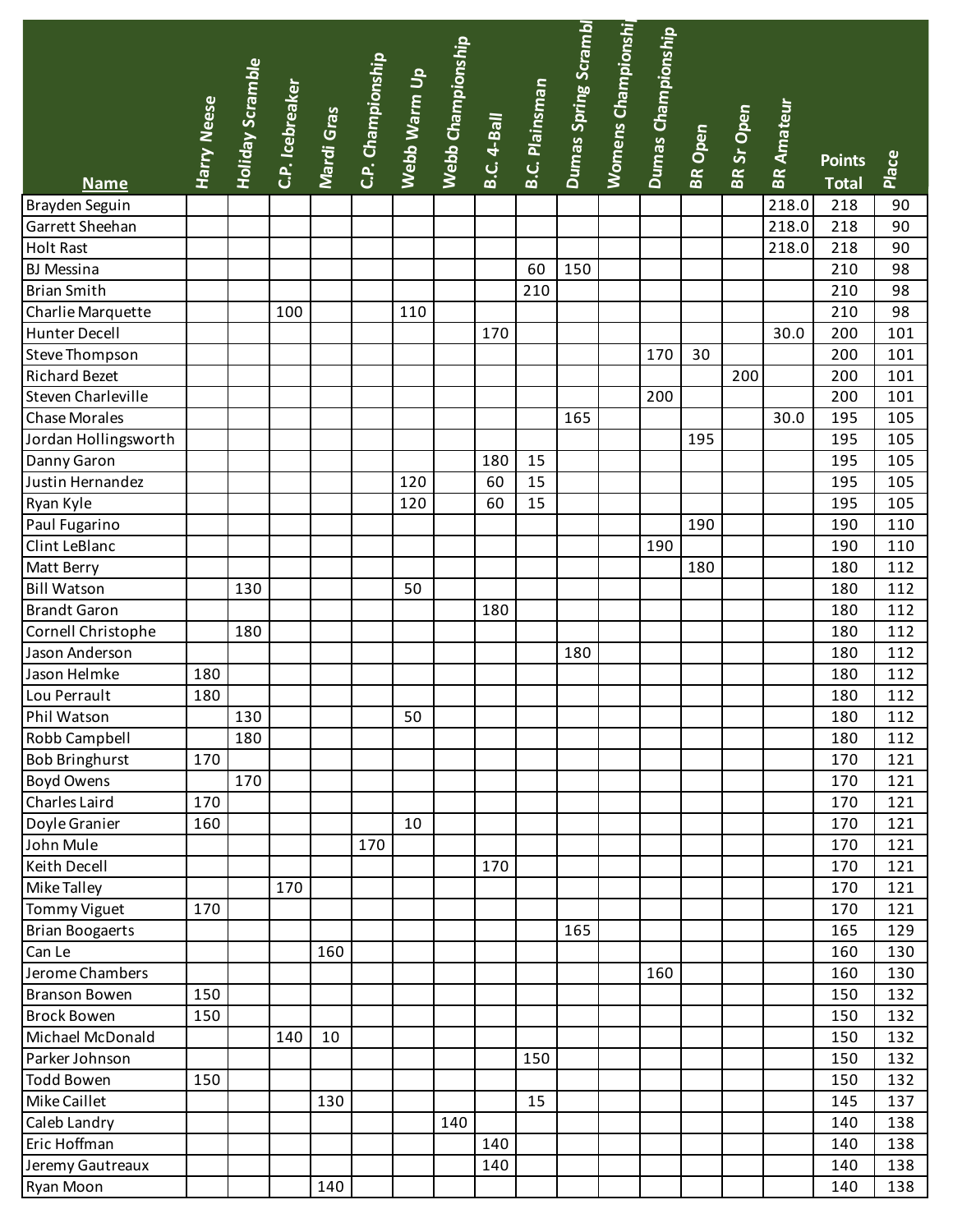|                       |             |                         |     | C.P. Icebreaker<br>Mardi Gras<br>C.P. Championship |     | Webb Warm Up<br>Webb Championship |     |                    |                       | Dumas Spring Scrambl | Womens Championshi | Dumas Championship |         |                   |                   |               |       |
|-----------------------|-------------|-------------------------|-----|----------------------------------------------------|-----|-----------------------------------|-----|--------------------|-----------------------|----------------------|--------------------|--------------------|---------|-------------------|-------------------|---------------|-------|
|                       |             | <b>Holiday Scramble</b> |     |                                                    |     |                                   |     |                    |                       |                      |                    |                    |         |                   |                   |               |       |
|                       | Harry Neese |                         |     |                                                    |     |                                   |     |                    | <b>B.C. Plainsman</b> |                      |                    |                    |         |                   |                   |               |       |
|                       |             |                         |     |                                                    |     |                                   |     | <b>B.C. 4-Ball</b> |                       |                      |                    |                    | BR Open | <b>BR Sr Open</b> | <b>BR Amateur</b> |               |       |
|                       |             |                         |     |                                                    |     |                                   |     |                    |                       |                      |                    |                    |         |                   |                   | <b>Points</b> |       |
| <b>Name</b>           |             |                         |     |                                                    |     |                                   |     |                    |                       |                      |                    |                    |         |                   |                   | <b>Total</b>  | Place |
| Suzanne Seefield      | 140         |                         |     |                                                    |     |                                   |     |                    |                       |                      |                    |                    |         |                   |                   | 140           | 138   |
| Tony Van Duzee        |             |                         |     |                                                    |     | 140                               |     |                    |                       |                      |                    |                    |         |                   |                   | 140           | 138   |
| Jacob Kraft           |             |                         |     |                                                    |     |                                   |     |                    |                       |                      |                    |                    | 135     |                   |                   | 135           | 144   |
| <b>Glenn Matthews</b> |             |                         |     |                                                    |     |                                   |     |                    |                       | 135                  |                    |                    |         |                   |                   | 135           | 144   |
| Kevin Landry (2)      |             |                         |     |                                                    |     |                                   |     |                    |                       | 135                  |                    |                    |         |                   |                   | 135           | 144   |
| Mickey Bordelon       |             |                         |     |                                                    |     |                                   |     |                    | 135                   |                      |                    |                    |         |                   |                   | 135           | 144   |
| Anthony Smith         | 130         |                         |     |                                                    |     |                                   |     |                    |                       |                      |                    |                    |         |                   |                   | 130           | 148   |
| Brandon Bridgewater   | 130         |                         |     |                                                    |     |                                   |     |                    |                       |                      |                    |                    |         |                   |                   | 130           | 148   |
| Jacob Simmons         |             |                         | 130 |                                                    |     |                                   |     |                    |                       |                      |                    |                    |         |                   |                   | 130           | 148   |
| Mike Dubois           | 130         |                         |     |                                                    |     |                                   |     |                    |                       |                      |                    |                    |         |                   |                   | 130           | 148   |
| Ryan Sullivan         |             |                         | 130 |                                                    |     |                                   |     |                    |                       |                      |                    |                    |         |                   |                   | 130           | 148   |
| Wayne Goldsmith       |             |                         | 90  | 40                                                 |     |                                   |     |                    |                       |                      |                    |                    |         |                   |                   | 130           | 148   |
| Anthony Richard       |             |                         |     |                                                    |     |                                   |     |                    |                       |                      |                    | 90                 |         |                   | 30.0              | 120           | 154   |
| Andy Fletcher         |             |                         |     |                                                    |     |                                   |     |                    |                       | 120                  |                    |                    |         |                   |                   | 120           | 154   |
| Chuck Danna           |             |                         |     |                                                    | 120 |                                   |     |                    |                       |                      |                    |                    |         |                   |                   | 120           | 154   |
| Clint Ferguson        |             |                         |     |                                                    |     |                                   |     |                    | 120                   |                      |                    |                    |         |                   |                   | 120           | 154   |
| David Melancon        |             |                         |     | 70                                                 |     |                                   |     | 50                 |                       |                      |                    |                    |         |                   |                   | 120           | 154   |
| Carl Crawford         |             |                         | 110 |                                                    |     |                                   |     |                    |                       |                      |                    |                    |         |                   |                   | 110           | 159   |
| <b>Drew Miller</b>    |             |                         |     |                                                    |     |                                   |     | 110                |                       |                      |                    |                    |         |                   |                   | 110           | 159   |
| Durwin Jackson        |             |                         |     | 110                                                |     |                                   |     |                    |                       |                      |                    |                    |         |                   |                   | 110           | 159   |
| Dustin Miller         |             |                         |     |                                                    |     |                                   |     | 110                |                       |                      |                    |                    |         |                   |                   | 110           | 159   |
| Tom Lachenmayer       |             | 110                     |     |                                                    |     |                                   |     |                    |                       |                      |                    |                    |         |                   |                   | 110           | 159   |
| Kevin Hubbs           |             |                         |     |                                                    |     |                                   |     |                    |                       |                      |                    |                    | 105     |                   |                   | 105           | 164   |
| Luke Stobel           |             |                         |     |                                                    |     |                                   |     |                    | 105                   |                      |                    |                    |         |                   |                   | 105           | 164   |
| <b>Bobby Lee</b>      |             |                         |     | 100                                                |     |                                   |     |                    |                       |                      |                    |                    |         |                   |                   | 100           | 166   |
| Cory Lemone           |             |                         |     |                                                    |     | 100                               |     |                    |                       |                      |                    |                    |         |                   |                   | 100           | 166   |
| Heath Hennigan        |             |                         |     |                                                    |     | 100                               |     |                    |                       |                      |                    |                    |         |                   |                   | 100           | 166   |
| Matt Richardson       |             |                         |     |                                                    |     |                                   | 100 |                    |                       |                      |                    |                    |         |                   |                   | 100           | 166   |
| Oliver Nado           |             | 100                     |     |                                                    |     |                                   |     |                    |                       |                      |                    |                    |         |                   |                   | 100           | 166   |
| Ryan Boucher          |             | 100                     |     |                                                    |     |                                   |     |                    |                       |                      |                    |                    |         |                   |                   | 100           | 166   |
| <b>Brian Barger</b>   |             |                         |     | 10                                                 |     | 10                                | 70  |                    |                       |                      |                    |                    |         |                   |                   | 90            | 172   |
| Chad Hurt             |             |                         |     |                                                    |     |                                   |     |                    | 90                    |                      |                    |                    |         |                   |                   | 90            | 172   |
| Darrel Lakvold        |             |                         |     |                                                    |     |                                   |     |                    | 90                    |                      |                    |                    |         |                   |                   | 90            | 172   |
| Duncan Webb           |             | 90                      |     |                                                    |     |                                   |     |                    |                       |                      |                    |                    |         |                   |                   | 90            | 172   |
| George Webb           |             | 90                      |     |                                                    |     |                                   |     |                    |                       |                      |                    |                    |         |                   |                   | 90            | 172   |
| Jeremy Williams       |             |                         |     |                                                    |     |                                   | 50  |                    |                       |                      |                    |                    | 30      |                   |                   | 80            | 177   |
| Patrick Jenkins       |             |                         |     |                                                    |     |                                   |     |                    |                       |                      |                    |                    | 75      |                   |                   | 75            | 178   |
| <b>Blake Watts</b>    |             |                         |     |                                                    |     |                                   |     |                    | 75                    |                      |                    |                    |         |                   |                   | 75            | 178   |
| Chad Garon            |             |                         | 60  |                                                    |     |                                   |     |                    | 15                    |                      |                    |                    |         |                   |                   | 75            | 178   |
| Chuck Laudermill      |             |                         |     |                                                    |     |                                   |     |                    | 75                    |                      |                    |                    |         |                   |                   | 75            | 178   |
| Andre Prejean         |             |                         |     |                                                    |     |                                   |     | 70                 |                       |                      |                    |                    |         |                   |                   | 70            | 182   |
| Dean Higginbotham     |             |                         | 70  |                                                    |     |                                   |     |                    |                       |                      |                    |                    |         |                   |                   | 70            | 182   |
| Justin Leblanc        |             |                         |     |                                                    |     |                                   |     | 70                 |                       |                      |                    |                    |         |                   |                   | 70            | 182   |
| Will Higginbotham     |             |                         | 70  |                                                    |     |                                   |     |                    |                       |                      |                    |                    |         |                   |                   | 70            | 182   |
| Anthony Bergcegeay    |             |                         |     |                                                    |     |                                   |     |                    |                       |                      |                    |                    | 30      |                   | 30.0              | 60            | 186   |
| Ryan Babin            |             |                         | 60  |                                                    |     |                                   |     |                    |                       |                      |                    |                    |         |                   |                   | 60            | 186   |
| Brennan NcLean        |             |                         | 50  |                                                    |     |                                   |     |                    |                       |                      |                    |                    |         |                   |                   | 50            | 188   |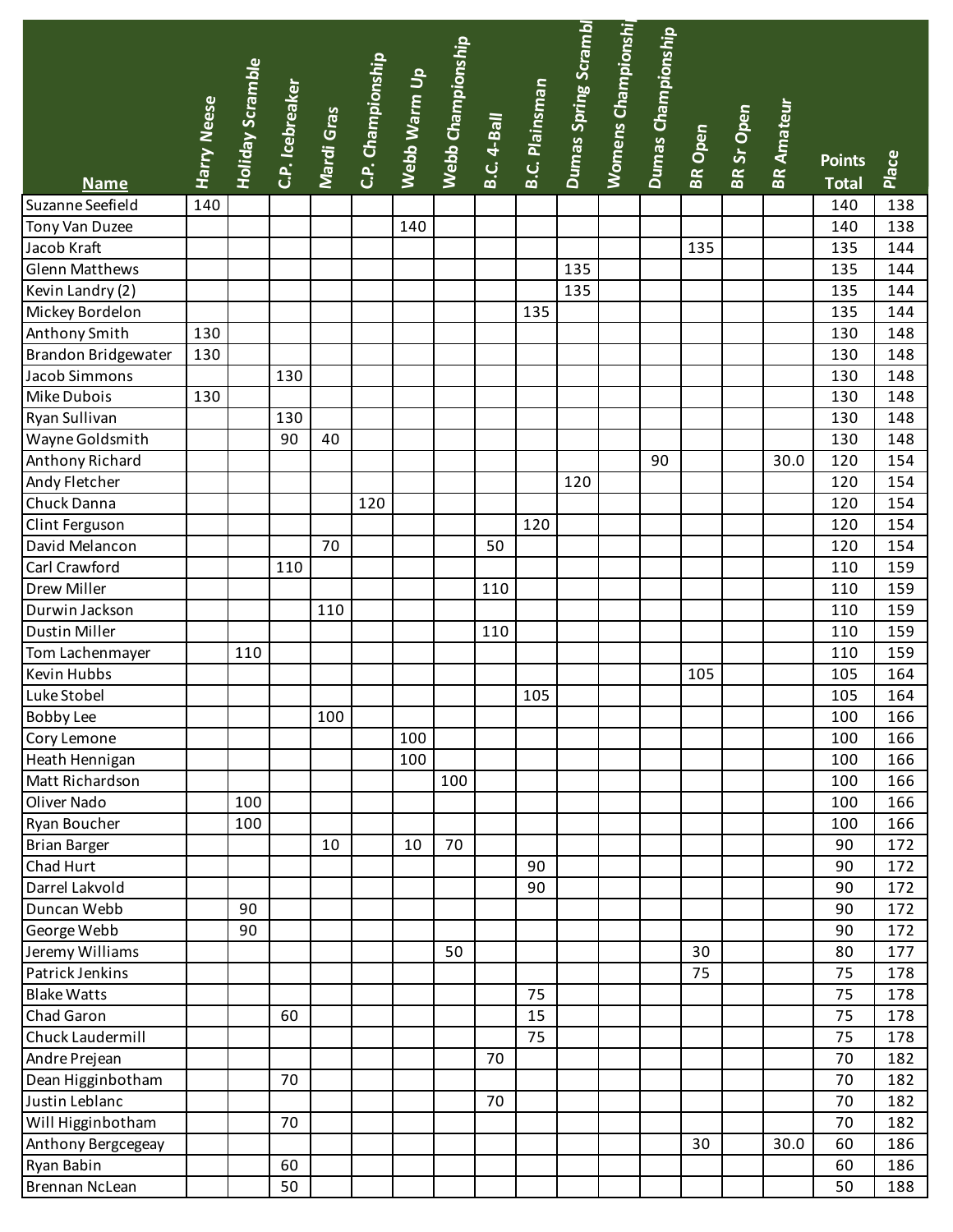| Dumas Spring Scrambl<br>Womens Championshi<br>Dumas Championship<br>.<br>Webb Championship<br>C.P. Championship |         |            |                   |               |       |
|-----------------------------------------------------------------------------------------------------------------|---------|------------|-------------------|---------------|-------|
| Holiday Scramble<br>Webb Warm Up                                                                                |         |            |                   |               |       |
| C.P. Icebreaker<br><b>B.C. Plainsman</b><br>Harry Neese<br>Mardi Gras                                           |         | BR Sr Open | <b>BR Amateur</b> |               |       |
| <b>B.C. 4-Ball</b>                                                                                              | BR Open |            |                   |               |       |
|                                                                                                                 |         |            |                   | <b>Points</b> | Place |
| <b>Name</b>                                                                                                     |         |            |                   | <b>Total</b>  |       |
| 50<br>Darby Boone                                                                                               |         |            |                   | 50            | 188   |
| Paul Lewis<br>50                                                                                                |         |            |                   | 50            | 188   |
| <b>Stacy Smith</b><br>50                                                                                        |         |            |                   | 50            | 188   |
| Aaron Fisk<br>40                                                                                                |         |            |                   | 40            | 192   |
| Earl West<br>40                                                                                                 |         |            |                   | 40            | 192   |
| Kerry Dantoni<br>40                                                                                             |         |            |                   | 40            | 192   |
| Russell Altazan<br>40                                                                                           |         |            |                   | 40            | 192   |
| Ryan Wilcombe<br>40                                                                                             |         |            |                   | 40            | 192   |
| Dane Lambert                                                                                                    |         |            | 30.0              | 30            | 197   |
| Joshua Rogers                                                                                                   |         |            | 30.0              | 30            | 197   |
| David Dean                                                                                                      |         |            | 30.0              | 30            | 197   |
| Sid Durbin                                                                                                      |         |            | 30.0              | 30            | 197   |
| Kyle Bennett                                                                                                    |         |            | 30.0              | 30            | 197   |
| <b>Trey Wilbur</b>                                                                                              |         |            | 30.0              | 30            | 197   |
| <b>Brad Smith</b>                                                                                               | 30      |            |                   | 30            | 197   |
| Christopher Conroy                                                                                              | 30      |            |                   | 30            | 197   |
| Colby Boudreaux                                                                                                 | 30      |            |                   | 30            | 197   |
| Dean Napoli                                                                                                     | 30      |            |                   | 30            | 197   |
| Gabe Gallego                                                                                                    | 30      |            |                   | 30            | 197   |
| Matthew Crapazano                                                                                               | 30      |            |                   | 30            | 197   |
| Mitch Covington                                                                                                 | 30      |            |                   | 30            | 197   |
| Myles Henson                                                                                                    | 30      |            |                   | 30            | 197   |
| Ryan Price                                                                                                      | 30      |            |                   | 30            | 197   |
| <b>Brad Davis</b><br>30                                                                                         |         |            |                   | 30            | 197   |
| <b>Hunter Spedale</b><br>30                                                                                     |         |            |                   | 30            | 197   |
| 30<br>Jason Burkett                                                                                             |         |            |                   | 30            | 197   |
| 30<br>Keith Murphy                                                                                              |         |            |                   | 30            | 197   |
| Reynold Welch<br>30                                                                                             |         |            |                   | 30            | 197   |
| Tom Conners<br>20<br>10                                                                                         |         |            |                   | 30            | 197   |
| Allen Thornton<br>20                                                                                            |         |            |                   | 20            | 218   |
| Daron Ourso<br>20                                                                                               |         |            |                   | 20            | 218   |
| Derek Rushing<br>20                                                                                             |         |            |                   | 20            | 218   |
| 20<br>Jake Richardson                                                                                           |         |            |                   | 20            | 218   |
| Jason Genovese<br>20                                                                                            |         |            |                   | 20            | 218   |
| Thomas Hodges<br>20                                                                                             |         |            |                   | 20            | 218   |
| Andrew Barham<br>15                                                                                             |         |            |                   | 15            | 224   |
| Andrew Bennett<br>15                                                                                            |         |            |                   | 15            | 224   |
| Cameron Siebert<br>15                                                                                           |         |            |                   | 15            | 224   |
| Cole Black<br>15                                                                                                |         |            |                   | 15            | 224   |
| 15<br>Danny Parker                                                                                              |         |            |                   | 15            | 224   |
| 15<br>David Barham                                                                                              |         |            |                   | 15            | 224   |
| Ken Caldwell<br>15                                                                                              |         |            |                   | 15            | 224   |
| Ryan Washer<br>15                                                                                               |         |            |                   | 15            | 224   |
| <b>Bill Poche</b><br>10                                                                                         |         |            |                   | 10            | 232   |
| Damon Duhon<br>10                                                                                               |         |            |                   | 10            | 232   |
| Dickie Reed<br>10                                                                                               |         |            |                   | 10            | 232   |
| Glenn Duhon<br>10                                                                                               |         |            |                   | 10            | 232   |